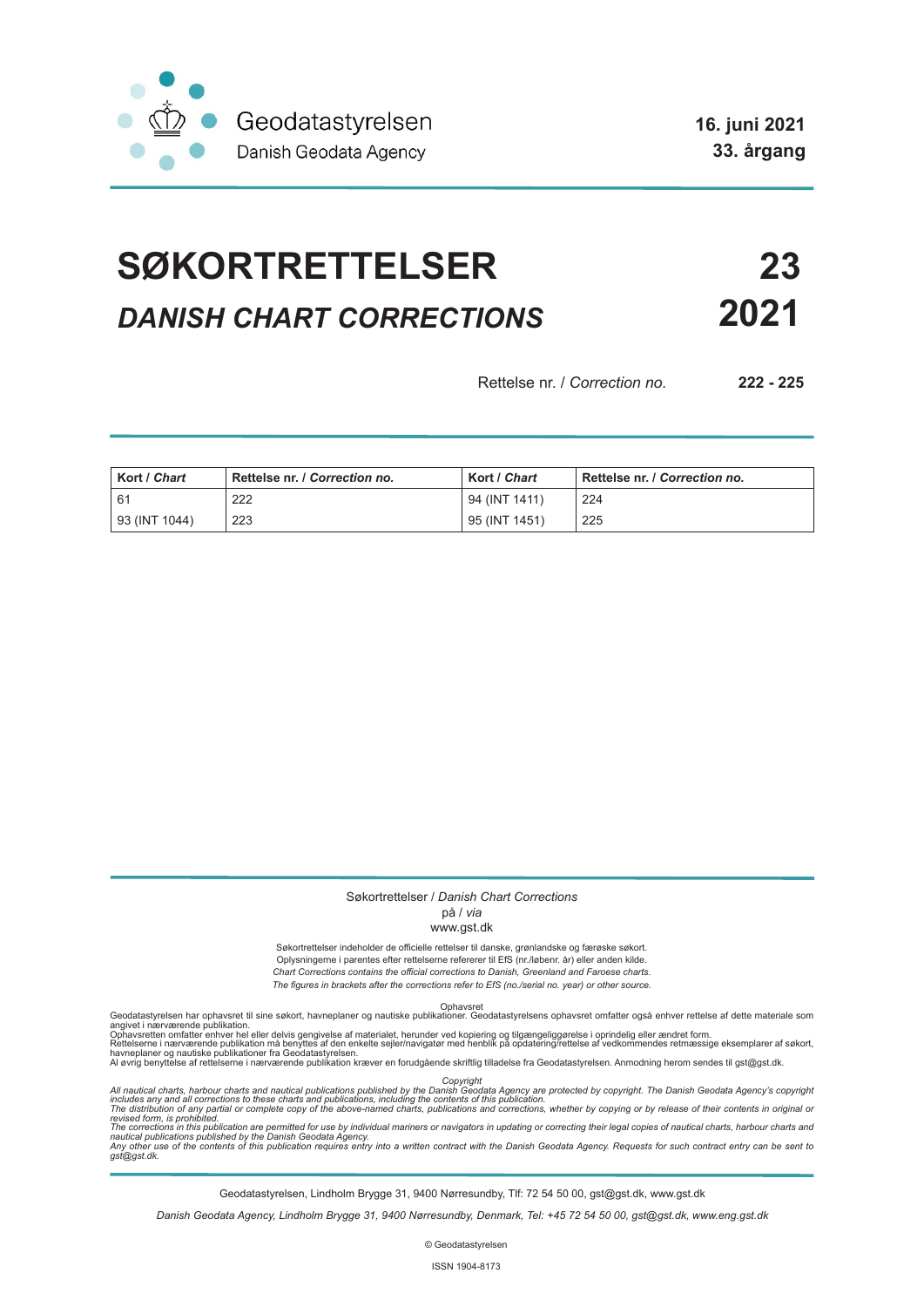| Rettelse nr. /<br>Correction no.<br>Kort / Chart |                                         |                                |                                             |
|--------------------------------------------------|-----------------------------------------|--------------------------------|---------------------------------------------|
| 222                                              | <b>Horns Rev N</b>                      |                                |                                             |
| 61                                               | Udtag på 1) og 2) / Delete in 1) and 2) | FI(5) Y.20s                    | 1) 55°36,72'N 007°31,75'E                   |
|                                                  |                                         |                                | 2) 55°36,68'N 007°31,75'E                   |
|                                                  | Udtag tilhørende tekst                  | Rec. St.                       |                                             |
|                                                  | Delete associated text                  |                                |                                             |
|                                                  |                                         |                                | (25/466 2021)                               |
| 223                                              | <b>Horns Rev N</b>                      | FI(5) Y.20s                    |                                             |
| 93 (INT 1044)                                    | Udtag / Delete                          | (2 stager/Buoys)<br>Rec. St.   | 55°36,72'N 007°31,75'E                      |
|                                                  |                                         |                                | (25/466 2021)                               |
| 224                                              | <b>Horns Rev N</b>                      | FI(5)Y.20s                     |                                             |
| 94 (INT 1411)                                    | Udtag / Delete                          | (2 stager/Buoys) *<br>Rec. St. | 55°36,72'N 007°31,75'E                      |
|                                                  |                                         |                                | (25/466 2021)                               |
| 225                                              | <b>Esbjerg Havn</b>                     |                                |                                             |
| 95 (INT 1451)                                    | Udtag på 2), 3) og 4)                   |                                | 1) 55°28,696'N 008°24,608'E                 |
|                                                  | Delete in $2$ ), $3)$ and $4)$          |                                | kyst / coast                                |
|                                                  |                                         |                                | 2) 55°28,674'N 008°24,532'E                 |
|                                                  | Udtag imellem 1) - 5)                   |                                | 3) 55°28,570'N 008°24,634'E                 |
|                                                  | Delete between 1) - 5)                  |                                | 4) 55°28,520'N 008°24,743'E                 |
|                                                  |                                         |                                | 5) 55°28,545'N 008°24,833'E<br>kyst / coast |
|                                                  |                                         |                                |                                             |
|                                                  |                                         |                                | (24/462 2021)                               |